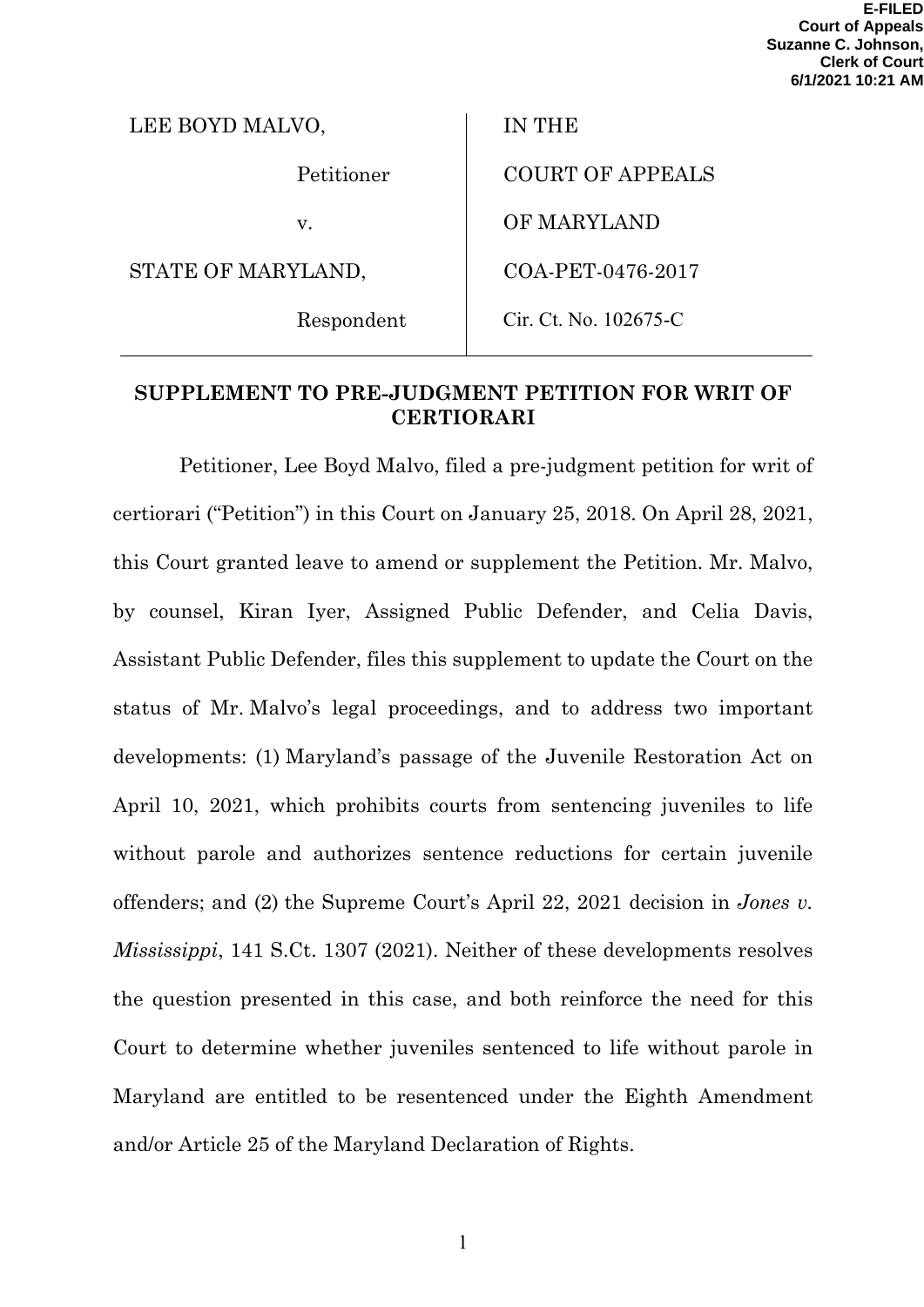#### **I. Mr. Malvo's offenses, plea, and sentencing.**

In October 2002, 41-year-old John Allen Muhammad and Mr. Malvo, who was then seventeen, committed a series of shootings in the greater Washington, D.C. area. Four years later, on October 10, 2006, Mr. Malvo pleaded guilty to six counts of first degree murder in the Circuit Court for Montgomery County. At the sentencing hearing on November 8, 2006, the State acknowledged that he had "changed," "grown tremendously," "cooperated" with the prosecution of Mr. Muhammad, and "escaped" from his sway. (Sent. Tr. at 9–10). Judge James L. Ryan accepted that he had "changed" and "shown remorse," but said that the community did not "forgive" him for his crimes.<sup>1</sup> (Petition App.15). He sentenced him to six consecutive life without parole sentences running consecutively to sentences previously imposed in other jurisdictions.2 *Id*. at 15–16.

## **II.** *Miller* **and** *Montgomery* **change the sentencing landscape for juvenile homicide offenders.**

Nearly six years after Mr. Malvo's sentencing hearing, the Supreme Court held that the Eighth Amendment "requires" a sentencing court to "take into account how children are different, and how those differences *counsel against* irrevocably sentencing them to a lifetime in

<sup>1</sup> Under Maryland law at the time, Judge Ryan was not required to "consider an accused's youthful age to be a mitigating factor at sentencing" before imposing life without parole. *See Mack v. State*, 69 Md. App. 245, 255 (1986), *cert. denied*, 309 Md. 48 (1987).

<sup>&</sup>lt;sup>2</sup> In 2004, Mr. Malvo was sentenced in Virginia to four terms of life imprisonment without parole: *see Malvo v. Mathena*, 893 F.3d 265, 266–267 (4th Cir. 2018). He is currently incarcerated in Virginia.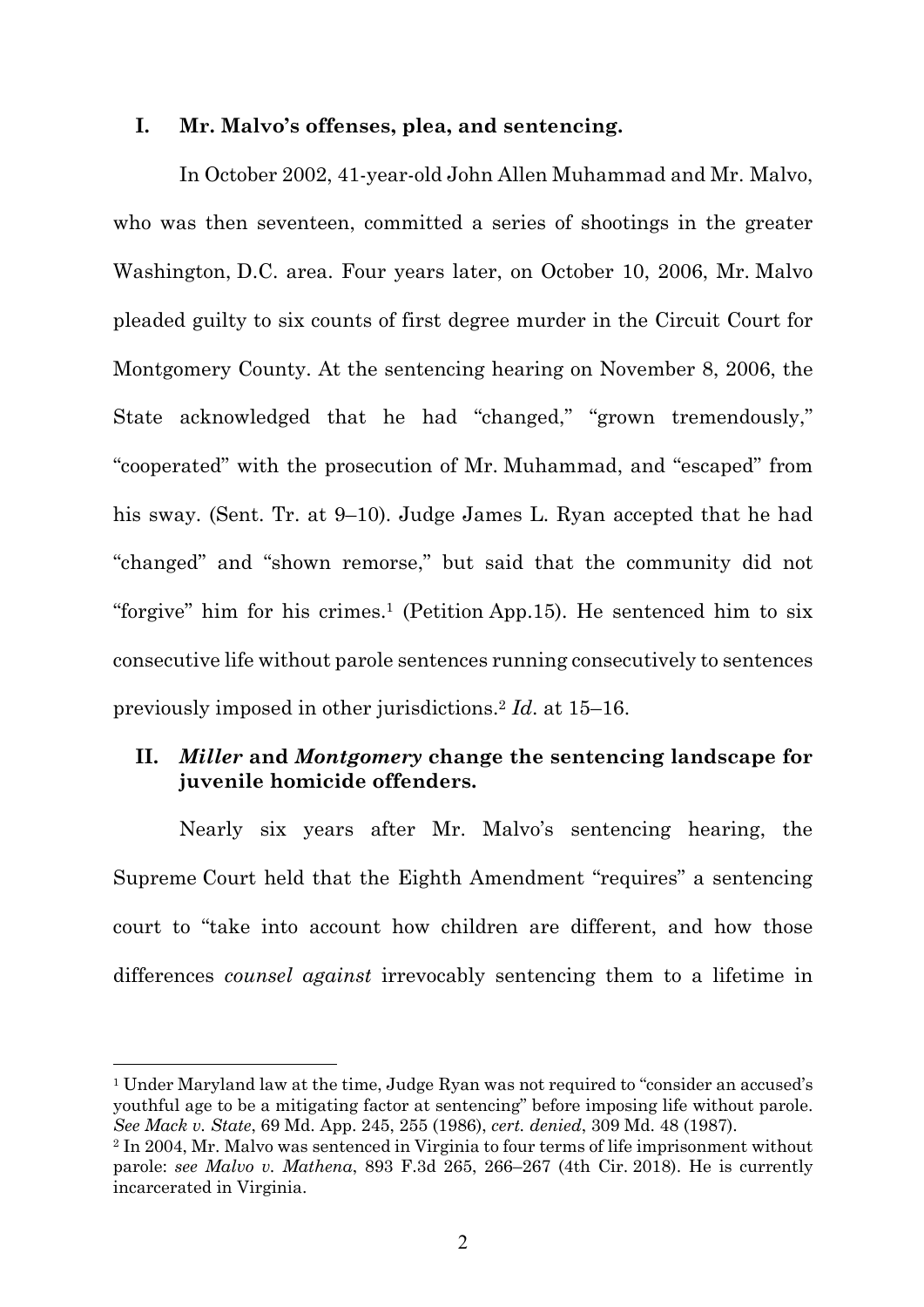prison," before imposing life without parole on a juvenile. *Miller v. Alabama*, 567 U.S. 460, 480 (2012) (emphasis added). *Miller* "mandate[d]" that a sentencer "consider<sup>[]</sup> an offender's youth and attendant characteristics" before imposing this penalty. *Id*. at 483. And it identified five of those characteristics ("the *Miller* factors"): (1) the child's "immaturity, impetuosity, and failure to appreciate risks and consequences"; (2) "the family and home environment that surrounds him … from which he cannot usually extricate himself"; (3) "the circumstances of the homicide offense, including the extent of his participation in the conduct and the way familial and peer pressures may have affected him"; (4) "incompetencies associated with youth," including an inability to "deal with police officers or prosecutors" and an "incapacity to assist his own attorneys"; and (5) "the possibility of rehabilitation." *Id*. at 477–478. *See State v. Keefe*, 478 P.3d 830, 837 (Mont. 2021) ("If a district court fails to adequately consider any of the *Miller* factors, a remand for resentencing is appropriate.").

In *Montgomery v. Louisiana*, 577 U.S. 190 (2016), the Supreme Court held that *Miller* applies retroactively on collateral review to juveniles sentenced to life without parole. Under the *Teague v. Lane*, 489 U.S. 288 (1989) framework for retroactivity in cases on federal collateral review, "a new constitutional rule of criminal procedure does not apply, as a general matter, to convictions that were final when the new rule was announced" unless the rule is a new "substantive rule[] of constitutional law" or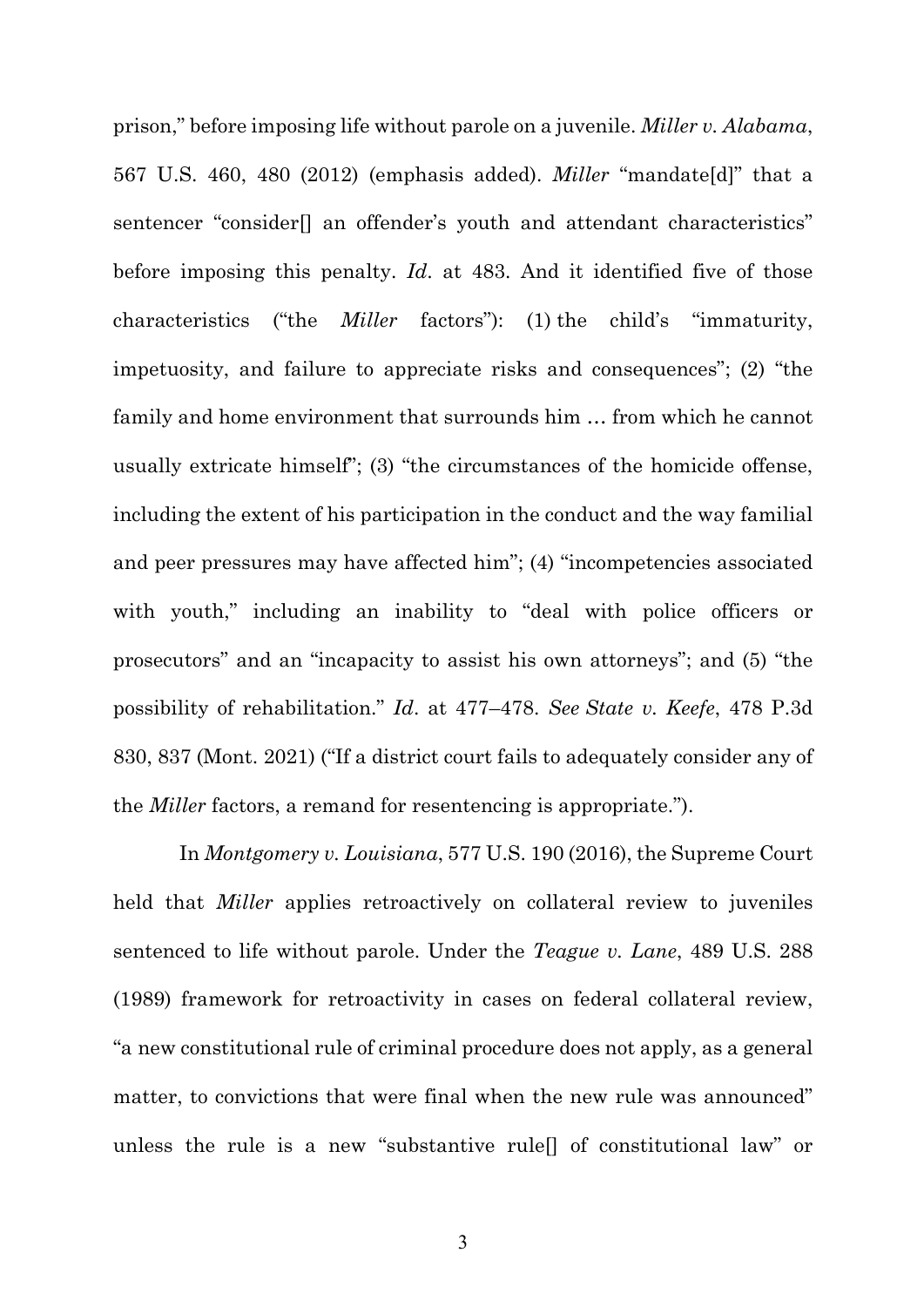"watershed rule of criminal procedure." *Montgomery*, 577 U.S. at 198.3 *Montgomery* held that *Miller* "announced a substantive rule"—"life without parole [is] an unconstitutional penalty for … juvenile offenders whose crimes reflect the transient immaturity of youth." *Id*. at 206, 208, 211. *See also id*. at 209 ("*Miller* did bar life without parole … for all but the rarest of juvenile offenders, those whose crimes reflect permanent incorrigibility."). "Even if a court considers a child's age before sentencing him or her to a lifetime in prison, that sentence *still violates* the Eighth Amendment for a child whose crime reflects 'unfortunate yet transient immaturity.' " *Id*. at 208 (quoting *Roper v. Simmons*, 543 U.S. 551, 573 (2005)) (emphasis added). *Miller'*s "procedural component"—a "hearing where 'youth and its attendant characteristics' are considered as sentencing factors"—"does not replace but rather gives effect to *Miller*'s substantive holding that life without parole is an excessive sentence for children whose crimes reflect transient immaturity." *Id*. at 209–210.

#### **III. Mr. Malvo moves to correct his life without parole sentences.**

On January 12, 2017, Mr. Malvo filed a motion to correct illegal sentence under Maryland Rule 4-345(a), alleging that his sentences violated the Eighth Amendment and Article 25, and seeking a resentencing hearing.<sup>4</sup> At the hearing on the motion on June 15, 2017, the State conceded

<sup>&</sup>lt;sup>3</sup> The Supreme Court has recently held that "no new rul[e] of criminal procedure can satisfy the watershed exception." *Edwards v. Vannoy*, 141 S.Ct. 1547, 1559 (2021).

<sup>4</sup> Mr. Malvo had previously filed a petition pursuant to 28 U.S.C. § 2254 for a writ of habeas corpus in the U.S. District Court for the District of Maryland. On April 11, 2017,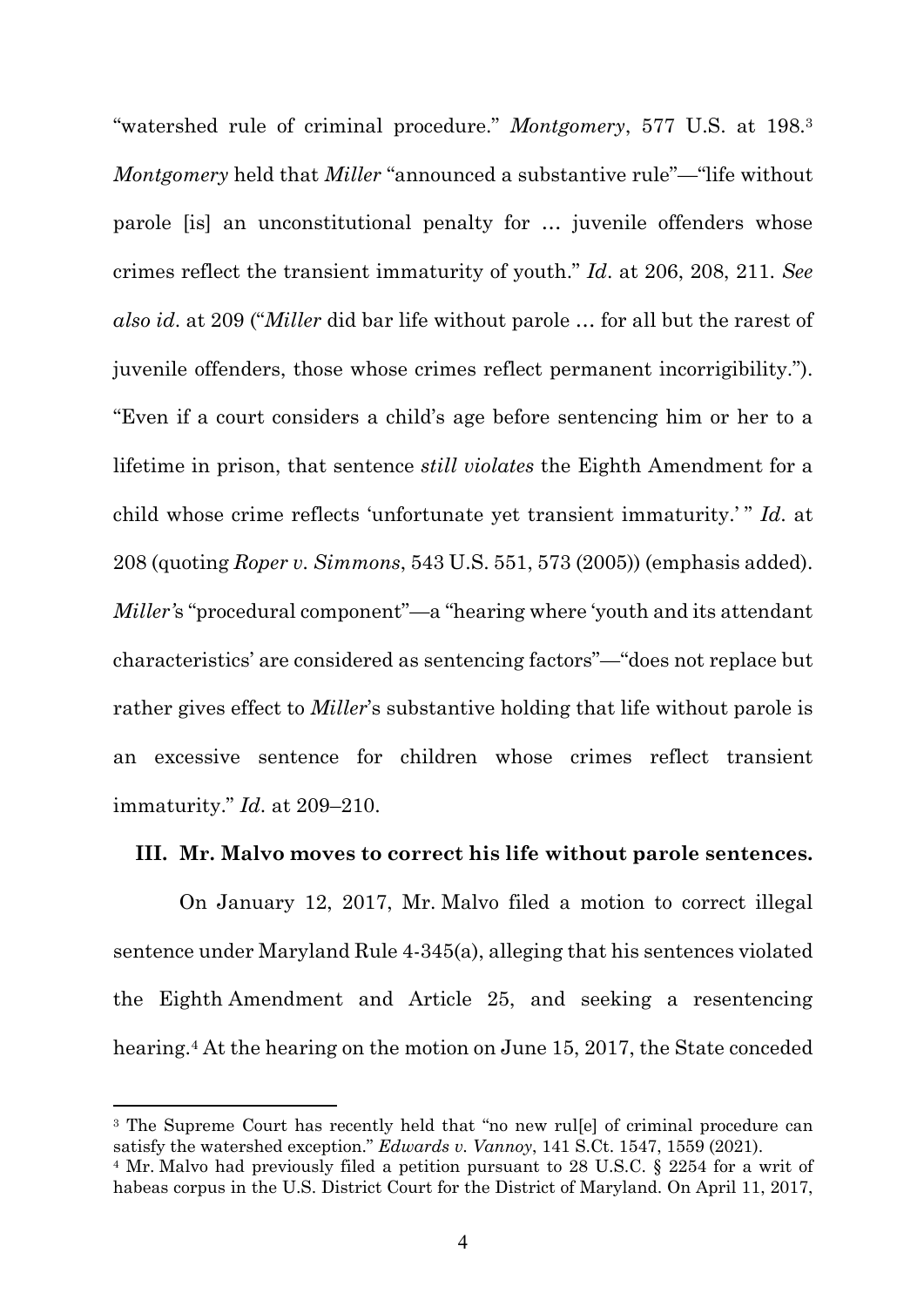that "Judge Ryan, though an outstanding jurist … was not clairvoyant. He could not have known that terms like transient immaturity and irreparable corruption would become part of the lingo that the Supreme Court wanted sentencing courts to address." (Mot. Tr. at 20–21). Nevertheless, Judge Robert A. Greenberg denied the motion. (Petition App.17).

Mr. Malvo noted an appeal to the Court of Special Appeals, and filed his brief in that Court on January 8, 2018. (Petition App. 37). On January 12, 2018, the Court of Special Appeals, on its own initiative, stayed the appeal pending the decisions of this Court in *Bowie v. State*, Sept. Term 2017, No. 55; *Carter v. State*, Sept. Term 2017, No. 54; *McCullough v. State*, Sept. Term 2017, No. 56; and *State v. Clements*, Sept. Term 2017, No. 57. (Petition App.90). The stay remains in effect.

Mr. Malvo filed his Petition in this Court on January 25, 2018. He presented the following question:

Under *Miller v. Alabama*, 567 U.S. 460 (2012), which barred life without parole 'for all but the rarest of juvenile offenders, those whose crimes reflect permanent incorrigibility,' *Montgomery v. Louisiana*, 136 S. Ct. 718, 734 (2016), do the six life without parole sentences imposed on Petitioner violate the Eighth Amendment to the U.S. Constitution and/or Article 25 of the Maryland Declaration of Rights?

A. Does *Miller* apply to Maryland's sentencing scheme, which gives the sentencing court discretion to impose life without parole?

B. Did the sentencing court violate *Miller* by failing to consider Petitioner's youth and imposing life without parole for crimes which did not reflect permanent incorrigibility?

Judge Peter J. Messitte granted his application to stay those proceedings until his state court proceedings had been exhausted.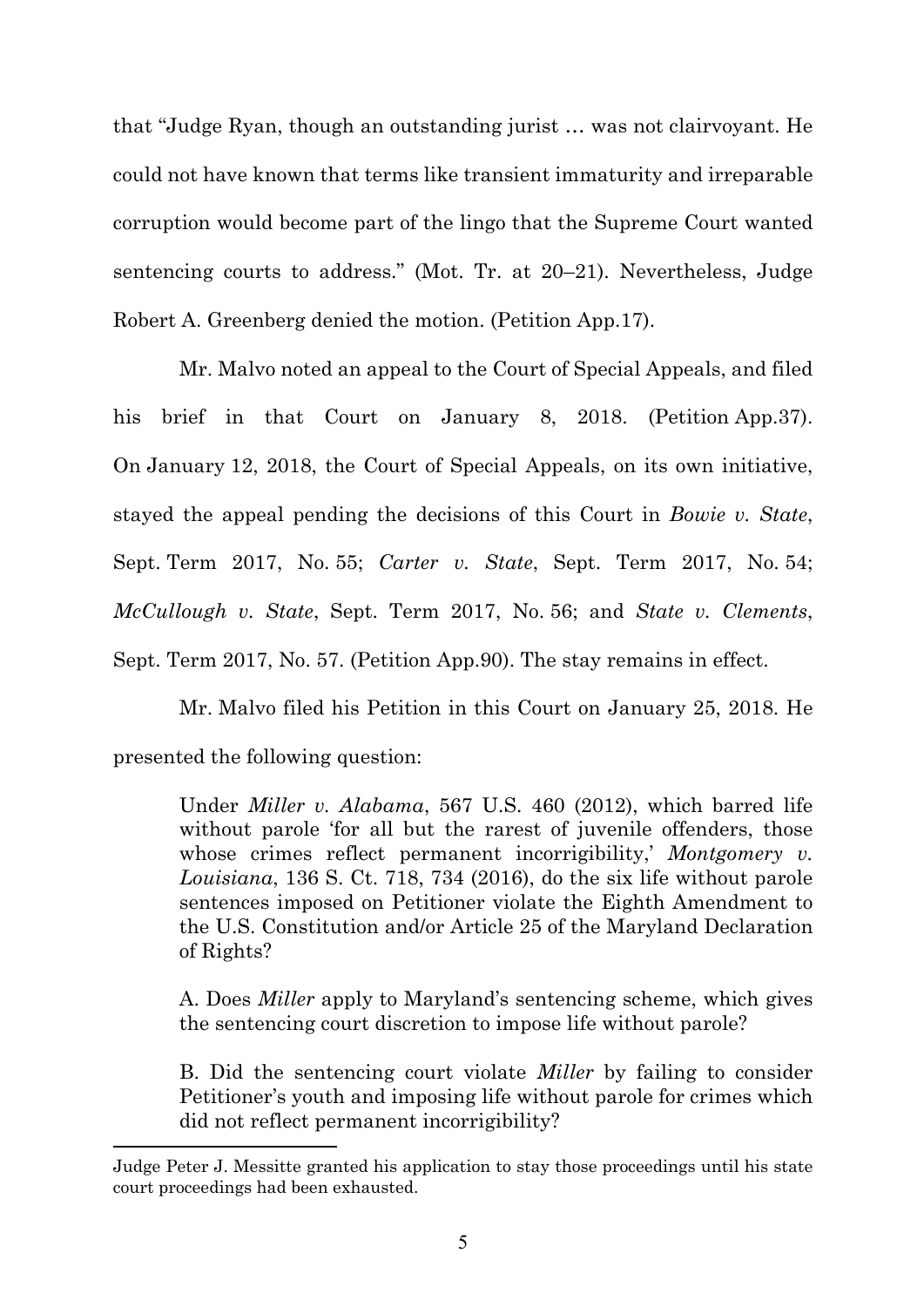C. Did the sentencing court violate Article 25 by imposing life without parole without finding beyond a reasonable doubt that Petitioner was permanently incorrigible?

D. Does Article 25 categorically bar life without parole sentences for juveniles?

E. Did the trial court err by ruling that the life without parole sentences are not 'illegal' under Maryland Rule 4-345(a)?

(Petition at 2).

The State filed an answer on February 6, 2018, and the Victim's Representative filed an answer and conditional cross-petition on February 12, 2018. On February 14, 2018, Mr. Malvo moved to strike the Victim's Representative's answer and conditional cross-petition, and the State moved to treat its filing as an amicus curiae brief in support of the Petition. The Victim's Representative filed a response on February 23, 2018. This Court has not ruled on these motions, or on the Petition.

### **IV. The Fourth Circuit applies** *Miller* **and** *Montgomery* **to vacate Mr. Malvo's life without parole sentences in Virginia.**

On June 21, 2018, the Fourth Circuit vacated Mr. Malvo's life without parole sentences in Virginia "because the retroactive constitutional rules for sentencing juveniles adopted subsequent to [his] sentencings were not satisfied during his sentencings." *Mathena*, 893 F.3d at 267. The Court remanded for resentencing to determine whether Mr. Malvo was "one of the rare juvenile offenders who may, consistent with the Eighth Amendment, be sentenced to life without the possibility of parole." *Id*. The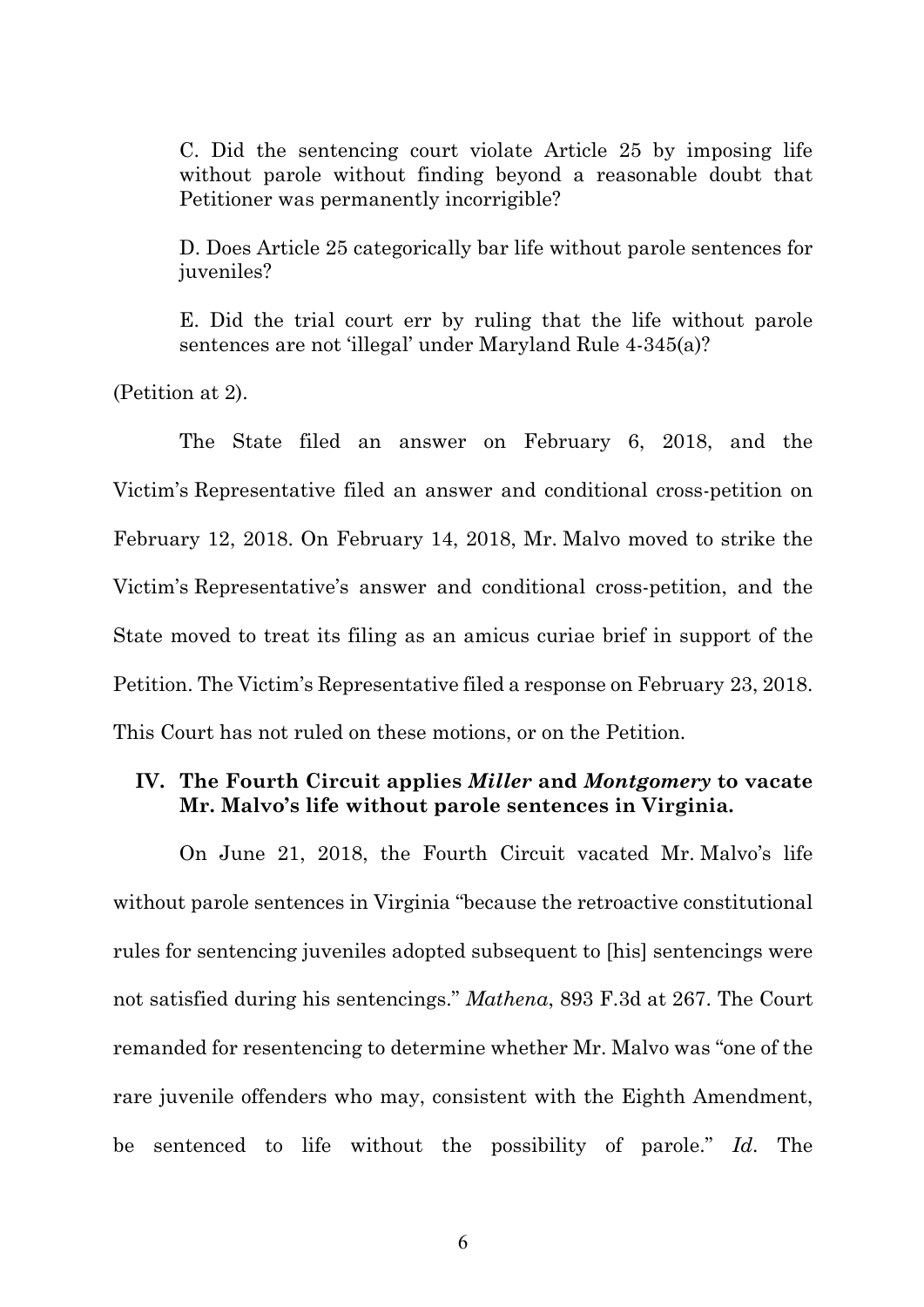Commonwealth of Virginia filed a petition for writ of certiorari in the Supreme Court on August 16, 2018.

#### **V.** *Carter* **states, in dicta, that juveniles sentenced to life without parole "must be re-sentenced" to comply with** *Miller***.**

On August 29, 2018, this Court issued its opinions in the consolidated cases of *Carter*, *Bowie*, and *McCullough*, *Carter v. State*, 461 Md. 295 (2018), *reconsideration denied*, October 4, 2018, and *State v. Clements*, 461 Md. 280 (2018).5 *Carter* does not resolve this case: "None of the sentences imposed" in those cases "was explicitly 'life without parole,' " and each Petitioner asserted that he was "effectively" serving a sentence of life without parole. 461 Md. at 306–307. This Court did, however, make two important observations about juvenile life without parole sentences. *First*, the Court observed that *Miller* and *Montgomery* require "an *individualized sentencing process that takes account of the offender's youth*; the defendant may be sentenced to imprisonment without the possibility of future release *only if* the court determines that the defendant is incorrigible." *Id*. at 317 (emphases added). *See also id*. at 306 ("the Eighth Amendment's proscription against cruel and unusual punishments precludes a [life without parole sentence] for a juvenile offender unless the defendant is an incorrigible murderer."). *Second*, the Court reasoned that the "implications of the Supreme Court's recent Eighth Amendment decisions for a case in

<sup>5</sup> *Clements* was resolved on procedural grounds.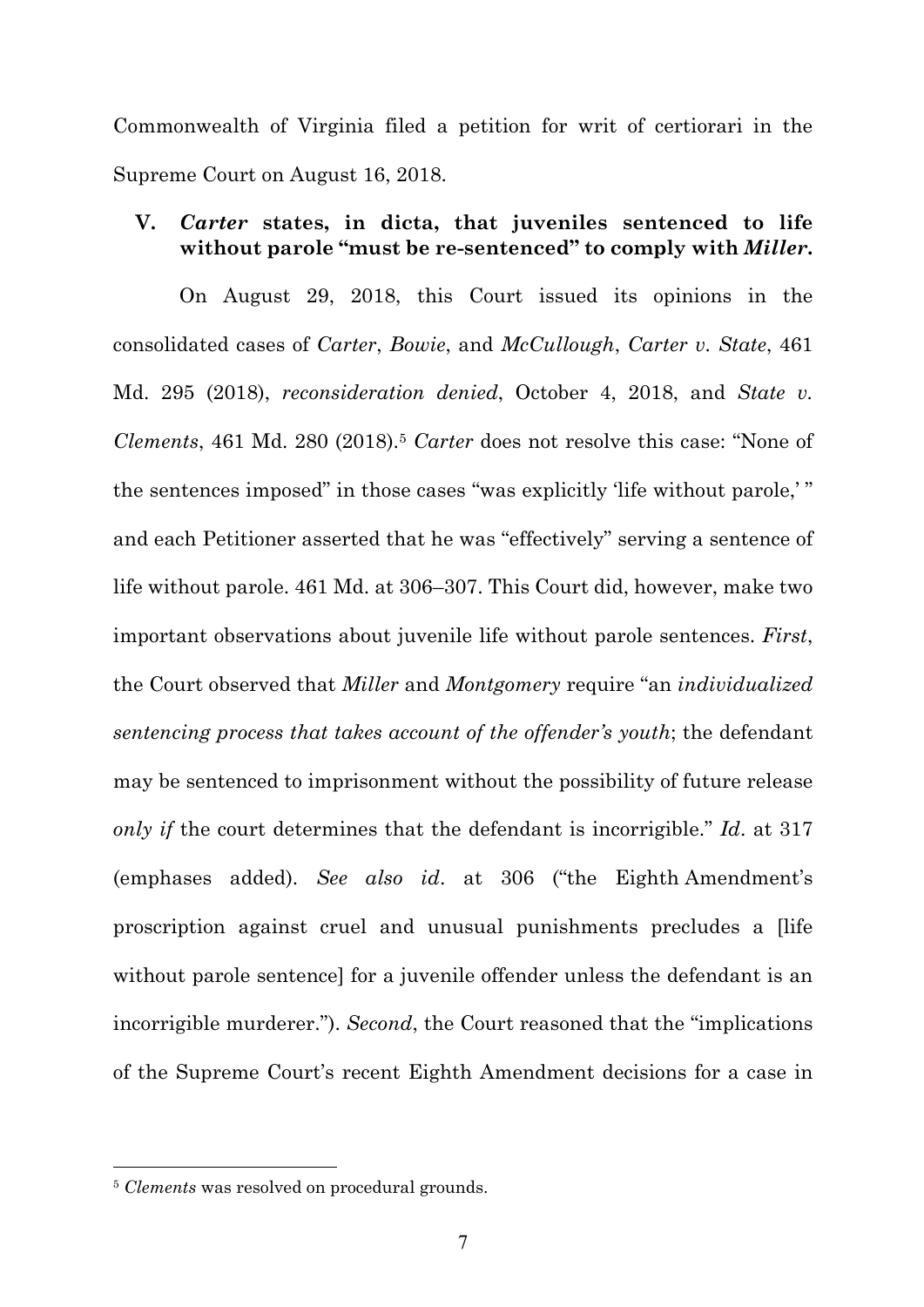which a court sentenced a juvenile offender to life without parole are *very clear*. In such a case, the defendant *must be re-sentenced* to comply with the holdings of *Graham* and *Miller*. If the defendant was convicted of homicide, the court *will need to hold an individualized sentencing hearing* to consider whether the defendant is incorrigible." *Id*. at 333–334 (emphases added). Under this reasoning, Mr. Malvo, who was sentenced before *Miller*, is entitled to an "individualized sentencing hearing" that complies with *Miller*, and consideration of whether he is incorrigible.

#### **VI. The Supreme Court grants certiorari in** *Mathena* **and** *Jones***.**

On March 18, 2019, the Supreme Court granted Virginia's petition for writ of certiorari from the Fourth Circuit's decision vacating Mr. Malvo's Virginia sentences. *Mathena v. Malvo*, 139 S.Ct. 1317 (2019). The Court heard argument on October 16, 2019, but dismissed the petition by stipulation on February 24, 2020 after Virginia enacted legislation making all juvenile offenders eligible for parole after 20 years' imprisonment. On March 9, 2020, the Supreme Court granted a petition for writ of certiorari in *Jones v. Mississippi* that presented the following question: "Whether the Eighth Amendment requires the sentencing authority to make a finding that a juvenile is permanently incorrigible before imposing a sentence of life without parole." 140 S.Ct. 1293 (2020) (Mem).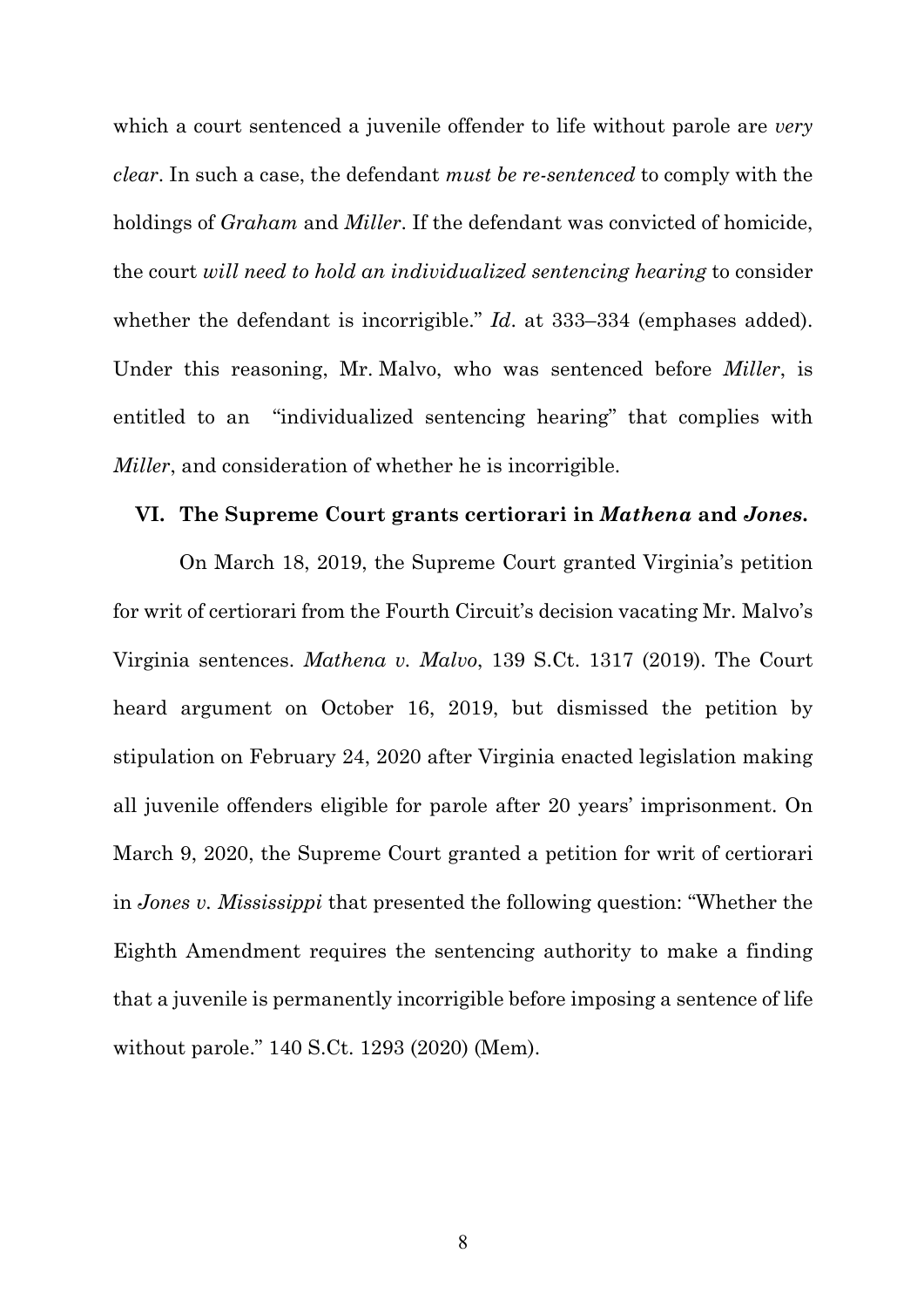#### **VII. Maryland prohibits courts from sentencing juveniles to life without parole, and authorizes sentence reductions for certain juvenile offenders.**

On April 10, 2021, the Legislature passed Senate Bill 494, the Juvenile Restoration Act, by gubernatorial veto override. 2021 Md. Laws, Ch. 61 (effective October 1, 2021). The Act prohibits a court from sentencing a juvenile to life without parole. Maryland Code (2001, 2018 Repl. Vol., 2020 Supp.), Criminal Procedure Article ("CP"), § 6-235(2). Maryland has joined 24 States and the District of Columbia in banning the imposition of this sentence, with a further nine States not having any offenders serving this penalty. Josh Rovner, *Juvenile Life Without Parole: An Overview*, The Sentencing Project, May. 24, 2021, https://www.sentencingproject.org/publi cations/juvenile-life-without-parole/. And it has ended a punishment that is disproportionately applied to black youth: 82% of youth sentenced to life without parole in Maryland are black, the highest percentage in the nation. The Campaign for the Fair Sentencing of Youth, *Juvenile Restoration Act Factsheet*, Hearing on Senate Bill 494 before the Senate Judicial Proceedings Committee (2021) (written testimony of The Campaign for the Fair Sentencing of Youth).

As of December 30, 2020, Maryland had 47 inmates serving life without parole sentences for offenses committed when they were juveniles. Revised Fiscal and Policy Note for Senate Bill 494, at 5 (2021). The Act authorizes a juvenile offender who was sentenced for their offense before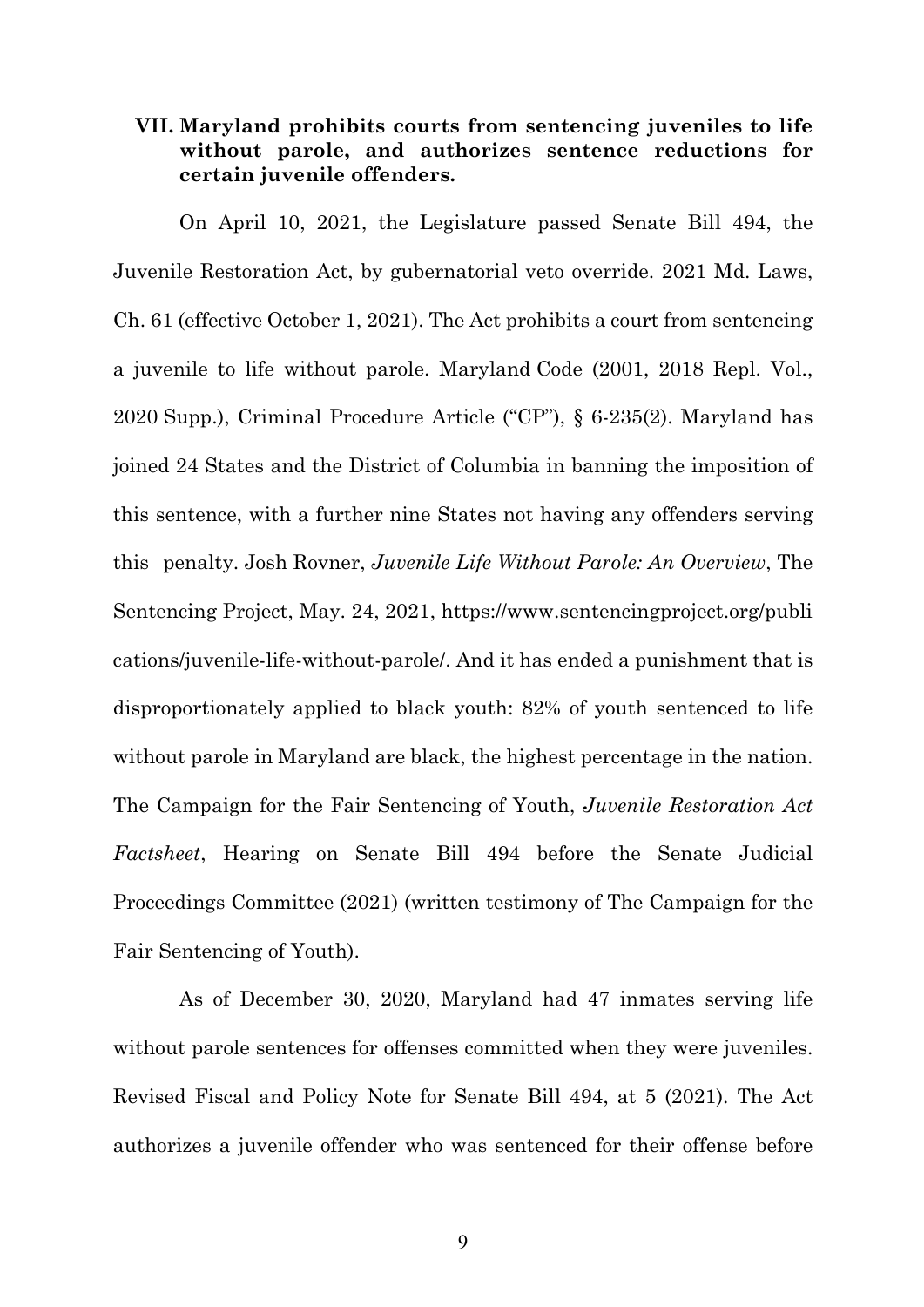October 1, 2021 and "imprisoned for at least 20 years for the offense" to "file a motion with the court to reduce the duration of the sentence." CP § 8- 110(a), (b). The court may reduce the duration of a sentence if it determines that "the individual is not a danger to the public" and "the interests of justice will be better served by a reduced sentence." CP  $\S$  8-110(c).<sup>6</sup> The court "shall consider" eleven factors in making this determination, including factors corresponding to the *Miller* factors: the "individual's age at the time of the offense," "whether the individual has demonstrated maturity, rehabilitation, and fitness to reenter society," "the individual's family and community circumstances at the time of the offense," "the extent of the individual's role in the offense and whether and to what extent an adult was involved in the offense"; and "the diminished culpability of a juvenile as compared to an adult, including an inability to fully appreciate risks and consequences." CP  $\S$  8-110(d).<sup>7</sup> The court must address these factors in a written decision granting or denying the motion. CP § 8-110(e). The individual may file three motions to reduce their sentence, though there must be at least three years between each motion. CP § 8-110(f).

The Juvenile Restoration Act does not resolve Mr. Malvo's case. The Act prohibits the imposition of juvenile life without parole sentences from

<sup>6</sup> The court may impose a sentence "less than the minimum term required under law." CP § 6-235(1). Accordingly, juveniles convicted of first degree murder need not be sentenced to life imprisonment under Maryland Code (2002, 2012 Repl. Vol., 2020 Supp.), Criminal Law Article, § 2-201(b).

<sup>7</sup> The Act does not, however, *require* the court to grant the child's motion to reduce a life without parole sentence if the crime reflected transient immaturity.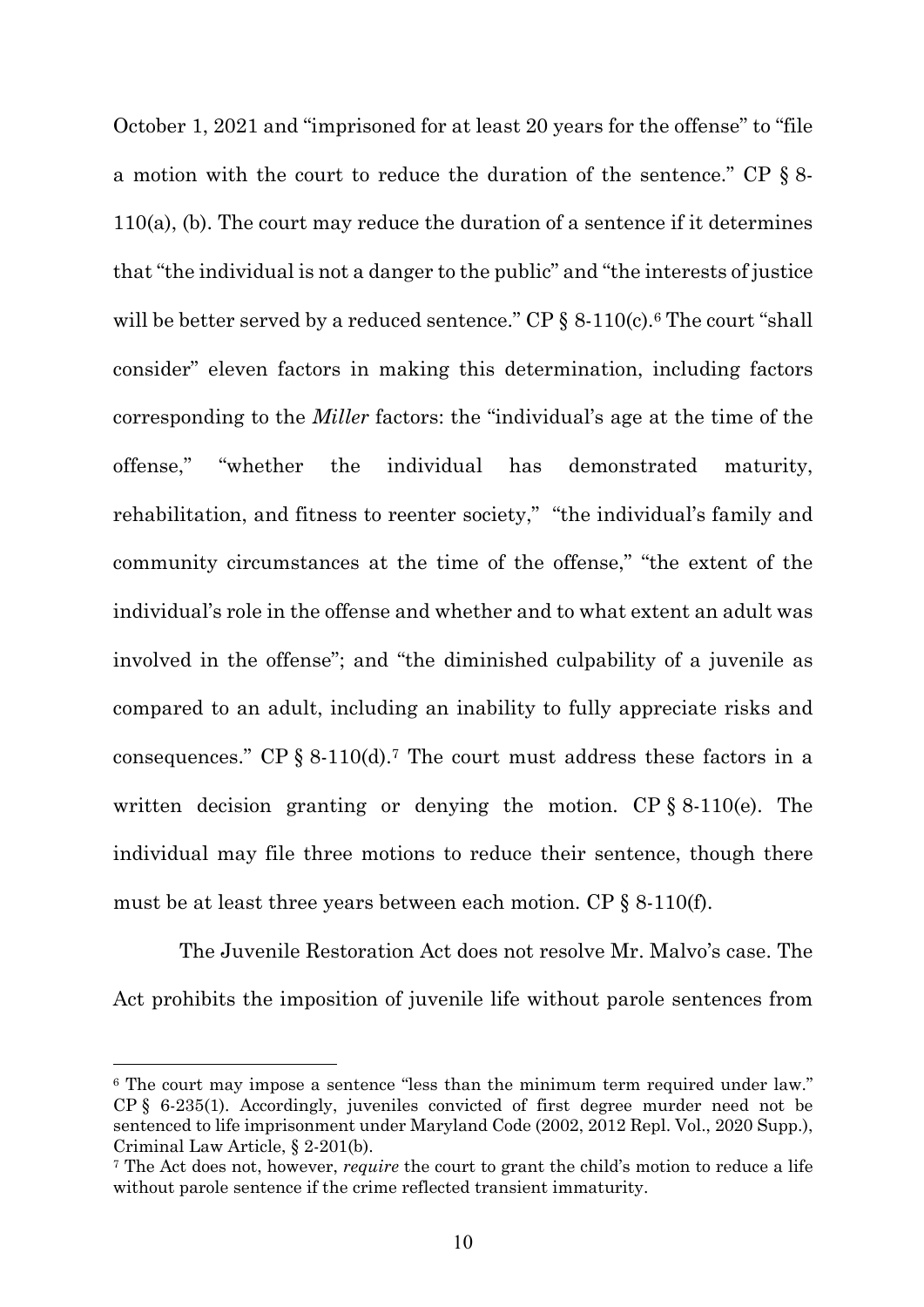October 1, 2021, but does not invalidate prior sentences. It does not, therefore, "correct" Mr. Malvo's "illegal" life without parole sentences. *See* Rule 4-345(a).<sup>8</sup> And Mr. Malvo might never qualify for a sentencereduction hearing under the Act, as he is still serving his life sentences in Virginia, and might not ever be "imprisoned for at least 20 years for the offense[s]" he committed in Maryland. CP  $\S$  8-110(a)(3). Nor should he have to wait 20 years for a reduction hearing if his sentences are illegal.

## **VIII.** *Jones* **holds that the Eighth Amendment does not require a separate factual finding of permanent incorrigibility before a juvenile is sentenced to life without parole.**

On April 22, 2021, the Supreme Court issued its opinion in *Jones*, a challenge to a life without parole sentence imposed following a post-*Miller*  resentencing hearing. Jones killed his grandfather when he was fifteen years old, and was sentenced to a mandatory life without parole sentence under Mississippi law. In the wake of *Miller*, the Supreme Court of Mississippi ordered that Jones be resentenced in accordance with *Miller*. At the resentencing hearing, "Jones's attorney argued that Jones's 'chronological age and its hallmark features' diminished the 'penological justifications for imposing the harshest sentences.' " *Jones*, 141 S.Ct. at 1313 (quoting *Miller*, 567 U.S. at 472, 477). The sentencing judge stated that he had "considered each and every factor that is identifiable in the *Miller* case and its progeny," and that "consideration of the *Miller* factors and

<sup>8</sup> By the same token, an illegal sentence that might be modified under Maryland Rule 4- 345(e)(1) is still an illegal sentence.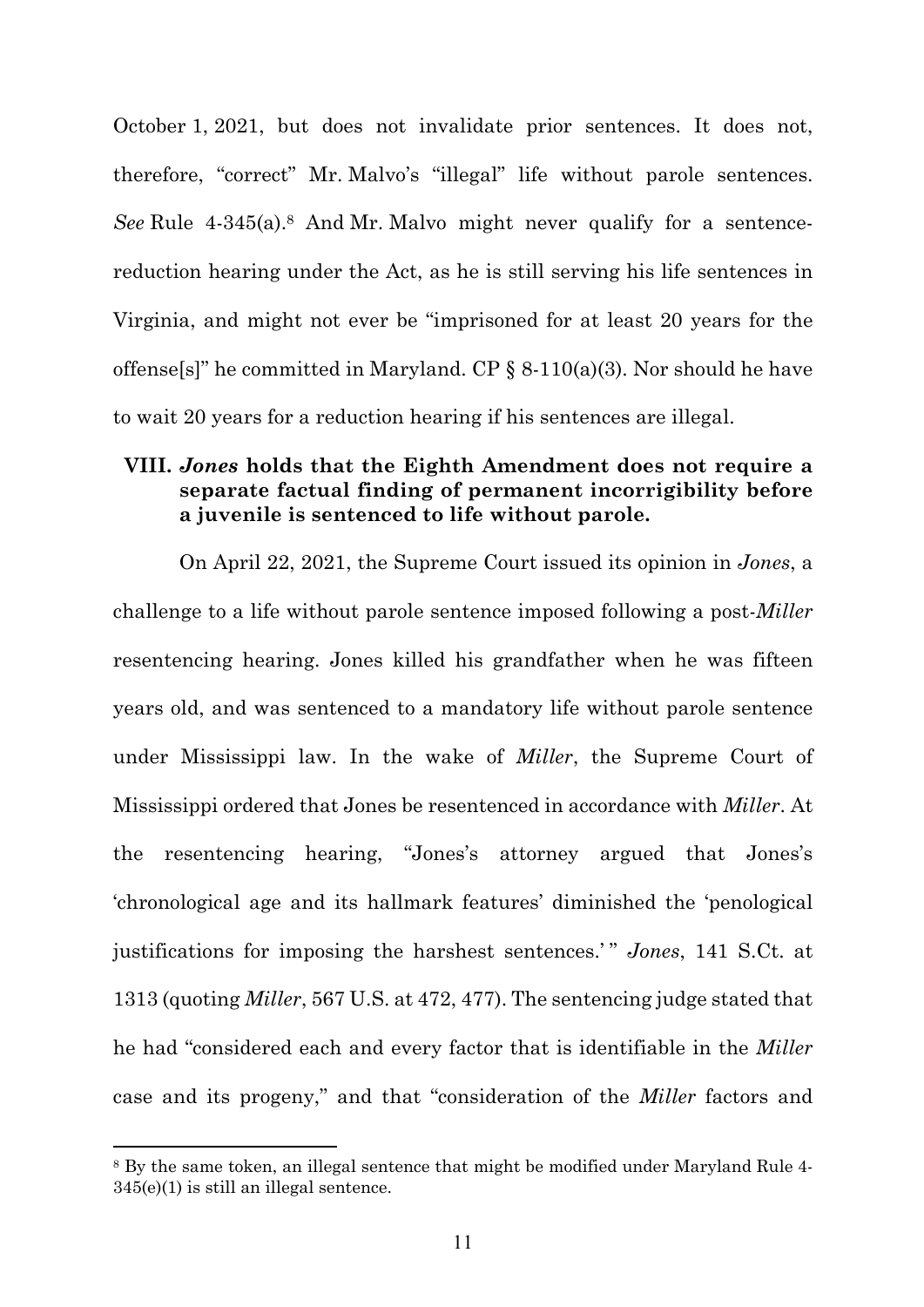others relevant to the child's culpability might well counsel against irrevocably sentencing a minor to life in prison." (Resp. Br. at 9–10). The judge determined, however, that life without parole remained the appropriate sentence. *Jones*, 141 S.Ct. at 1313.

Jones argued in the Supreme Court that a "sentencer who imposes a life-without-parole sentence must … make a separate factual finding that the defendant is permanently incorrigible, or at least provide an on-therecord sentencing explanation with an implicit finding" of permanent incorrigibility. *Jones*, 141 S.Ct. at 1311. The Supreme Court rejected that argument, relying on the "explicit language" in *Montgomery* that "*Miller* did not impose a formal factfinding requirement" and that "a finding of fact regarding a child's incorrigibility ... is not required." *Id*. (quoting *Montgomery*, 577 U.S. at 211). The Court stated that in cases involving a juvenile homicide offender, a "State's discretionary sentencing system is both constitutionally necessary and constitutionally sufficient." *Id*. at 1313. An "on-the-record sentencing explanation with an implicit finding of permanent incorrigibility [was] not necessary to ensure that a sentencer considers a defendant's youth." *Id*. at 1319.

*Jones* did not, however, disturb the holdings of *Miller* or *Montgomery*. *See id*. at 1321 ("Today's decision does not overrule *Miller* or *Montgomery*."). It did not overrule *Miller*'s requirement that a trial court consider a child's "youth and attendant characteristics" before imposing life

12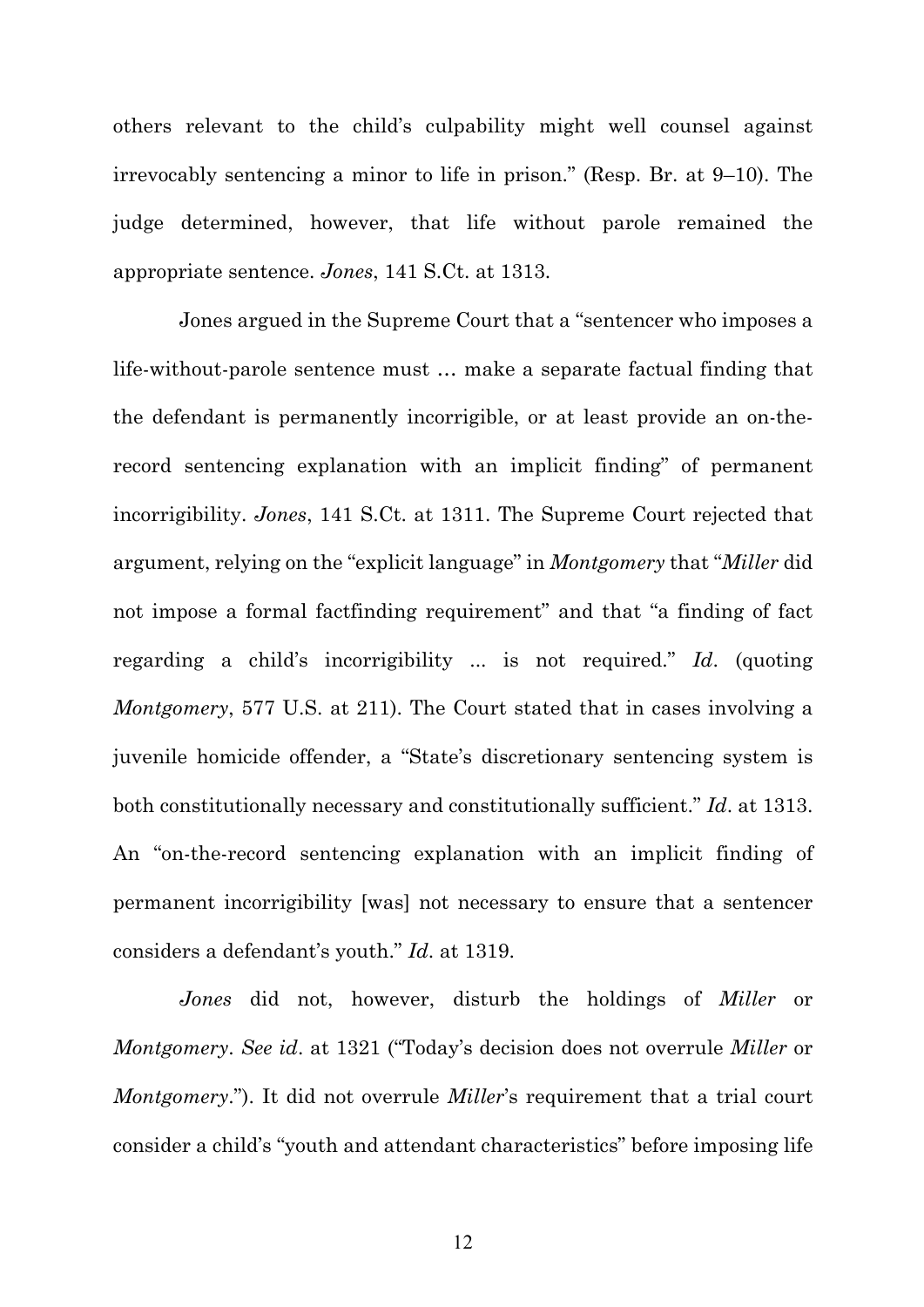without parole. *See Jones*, 141 S.Ct. at 1311 ("*Miller* mandated 'only that a sentencer follow a certain process—considering an offender's youth and attendant characteristics—before imposing' a life-without-parole sentence") (quoting *Miller*, 567 U.S. at 483). *See also id*. at 1316 (*Miller* "required that a sentencer consider youth as a mitigating factor when deciding whether to impose a life-without-parole sentence."). *Jones* did not hold that sentencers in discretionary sentencing schemes are free to disregard the child's youth. *See id*. at 1320 n.7 ("[I]f a sentencer considering life without parole for a murderer who was under 18 expressly refuses as a matter of law to consider the defendant's youth … then the defendant might be able to raise an Eighth Amendment claim under the Court's precedents."). And it did not overrule *Montgomery*'s holding that *Miller* announced a substantive rule barring life without parole for a child whose crime reflects transient immaturity. *See Jones*, 141 S.Ct. at 1315 n.2 ("The key paragraph from *Montgomery* is as follows: … 'That *Miller* did not impose a formal factfinding requirement does not leave States free to sentence a child whose crime reflects transient immaturity to life without parole. To the contrary, *Miller* established that this punishment is disproportionate under the Eighth Amendment.' ") (quoting *Montgomery*, 577 U.S. at 211).9 *Jones* merely clarified that *Miller*

<sup>&</sup>lt;sup>9</sup> *Miller*, of course, could not apply retroactively on federal collateral review if it did not announce a substantive rule of constitutional law. *See Jones*, 141 S.Ct. at 1317 n.4 ("our decision today does not disturb *Montgomery*'s holding that *Miller* applies retroactively on collateral review.").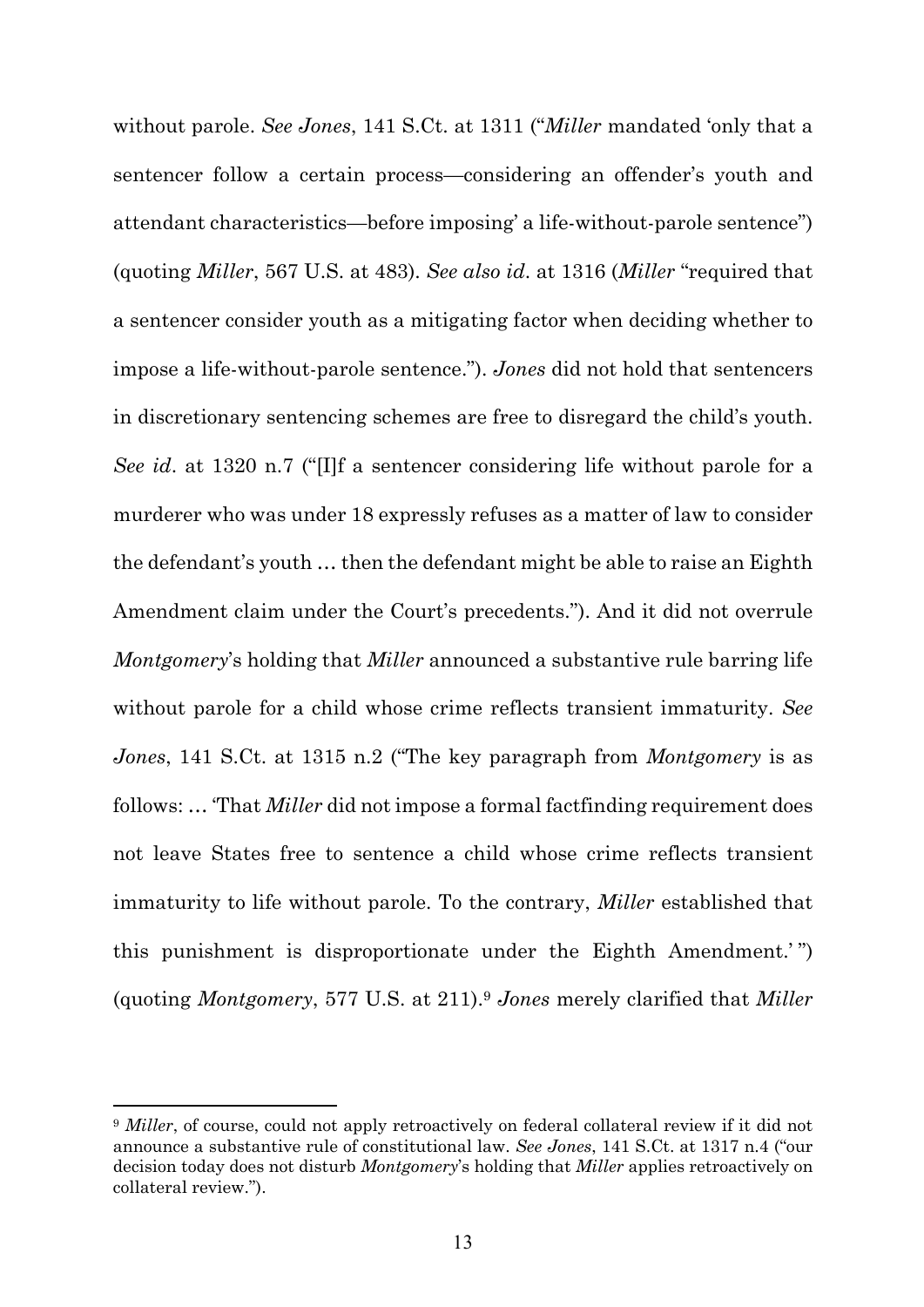did not require a trial court to expressly or implicitly find that a child is incorrigible before sentencing the child to life without parole.

*Jones*, therefore, does not resolve the question presented in this case. Post-*Jones*, the Eighth Amendment still requires a trial court to consider a child's "youth and attendant circumstances" before imposing life without parole. *Miller*, 567 U.S. at 483. Jones received consideration of the *Miller* factors; Mr. Malvo, who was sentenced before *Miller*, did not. *See* Question Presented: A, B. And post-*Jones*, life without parole is still a disproportionate penalty under the Eighth Amendment for a child whose crime reflects transient immaturity. *Montgomery*, 577 U.S. at 208. Jones did not bring an "as-applied Eighth Amendment claim of disproportionality regarding [his] sentence," *Jones*, 141 S.Ct. at 1322; Mr. Malvo does. *See* Question Presented: B. Finally, *Jones* expressly states that its holding "does not preclude the States from imposing additional sentencing limits," including "categorically prohibit[ing] life without parole for all offenders under 18," or "requir[ing] sentencers to make extra factual findings" before imposing this sentence. 141 S.Ct. at 1323. This Petition asks this Court to impose those limits under Article 25. *See* Question Presented: C, D.

#### **IX. This Court should grant the Petition.**

As set forth above, none of the developments in the law since the Petition was filed has resolved the question presented. This Court should grant certiorari for the reasons set forth in the Petition, and for three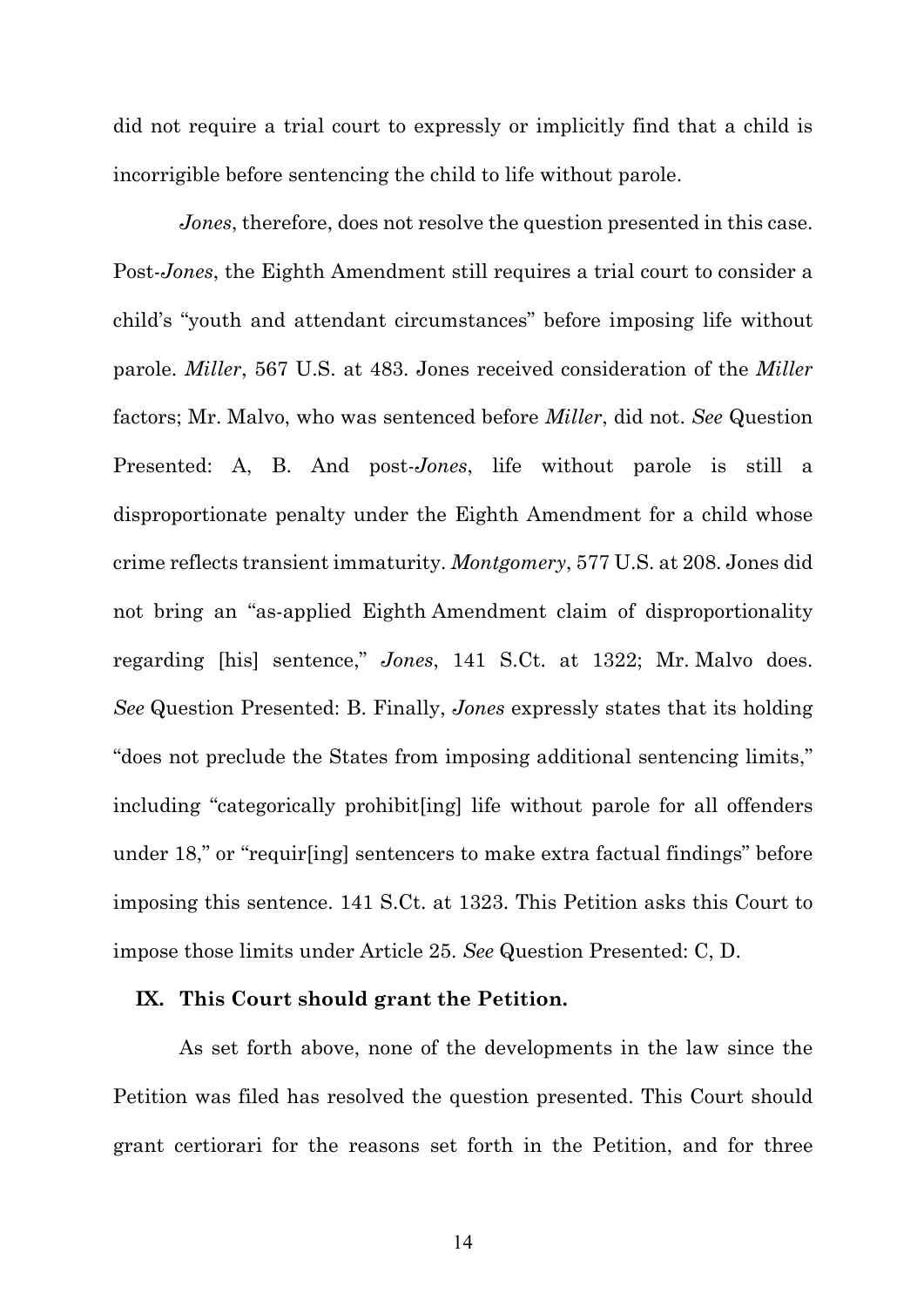additional reasons. *First*, this Court has already recognized in dicta that juvenile offenders sentenced to life without parole before *Miller* "must be resentenced" and given an "individualized sentencing hearing to consider whether" they are "incorrigible." *Carter*, 461 Md. at 333–334. This Court should grant certiorari to clarify that *Jones* does not alter the position of defendants like Mr. Malvo who were sentenced before *Miller*. Further percolation in the Court of Special Appeals is unnecessary and contrary to the interests of judicial economy: This Court has recognized the applicable principle, and should apply it here.

*Second*, Mr. Malvo, and other juveniles illegally sentenced to life without parole, should not have to wait 20 years for a sentence-reduction hearing under the Juvenile Restoration Act. *See* Rule 4-345(a) (illegal sentences may be corrected "at any time"). Life without parole sentences exact an immense psychological toll on juvenile offenders, and may deprive them of programming focused on rehabilitation. *See Graham v. Florida*, 560 U.S. 48, 79 (2010) ("[I]t is the policy in some prisons to withhold counseling, education, and rehabilitation programs for those who are ineligible for parole consideration."). This Court should grant certiorari to ensure swift resolution of these cases, and to ensure that those juveniles whose crimes reflect transient immaturity are not forced to languish under illegal life without parole sentences.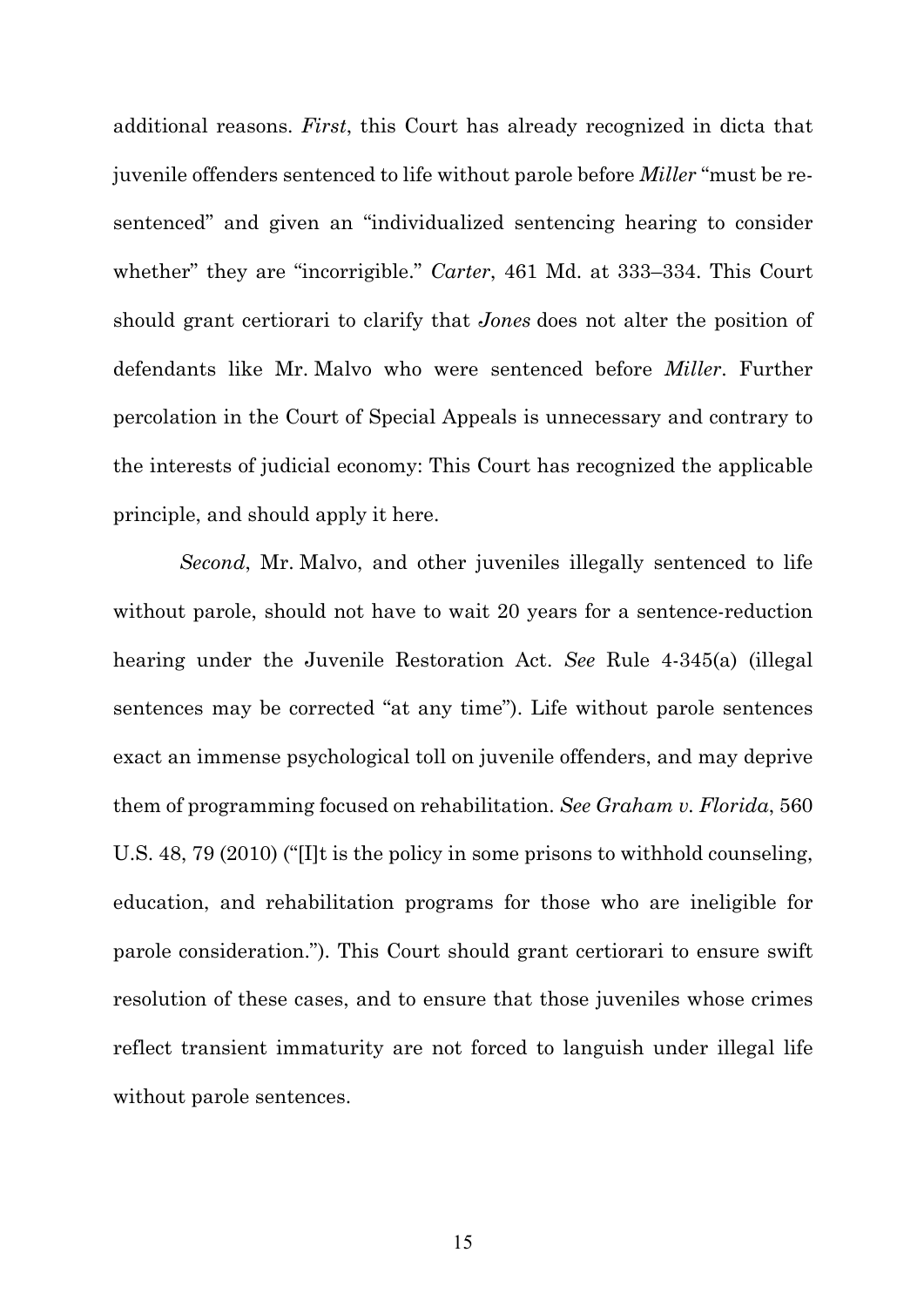*Finally*, now that Maryland has prospectively abolished juvenile life without parole sentences, there is an even stronger argument that this penalty is "cruel or unusual" under Article 25. *See* Dan A. Friedman, The Maryland State Constitution: A Reference Guide (2006) at 36 ("Article 25 is phrased in the disjunctive ("cruel *or* unusual"), while the Eighth Amendment is in the conjunctive ("cruel *and* unusual")); *Carter*, 461 Md. at  $308 \text{ n}$ .6 (noting that "there is some textual support for finding greater protection" in Article 25 than in the Eighth Amendment). The Legislature has determined that it is categorically impermissible—"cruel"—to sentence *any* juvenile offender to life without parole for *any* offense. This Court should grant certiorari to determine whether the small number of juvenile offenders serving life without parole sentences should suffer a penalty that no longer comports with contemporary standards of decency. *See State v. Santiago*, 122 A.3d 1 (Conn. 2015) (following Connecticut's prospective abolition of the death penalty, the death penalty violated the state constitution's prohibition of cruel and unusual punishments).

#### Respectfully submitted,

CPF # 1806190077 CPF # 9012180154 kiran.r.iyer@gmail.com Appellate Division

#### *Kiran Iyer Celia Anderson Davis*

Assigned Public Defender Assistant Public Defender P: (617) 230-8264 Office of the Public Defender 6 Saint Paul Street, Suite 1302 Counsel for Petitioner Baltimore, Maryland 21202-1608

\_\_\_\_\_\_\_\_\_\_\_\_\_\_\_\_\_\_\_\_\_\_\_\_\_\_ \_\_\_\_\_\_\_\_\_\_\_\_\_\_\_\_\_\_\_\_\_\_\_\_\_